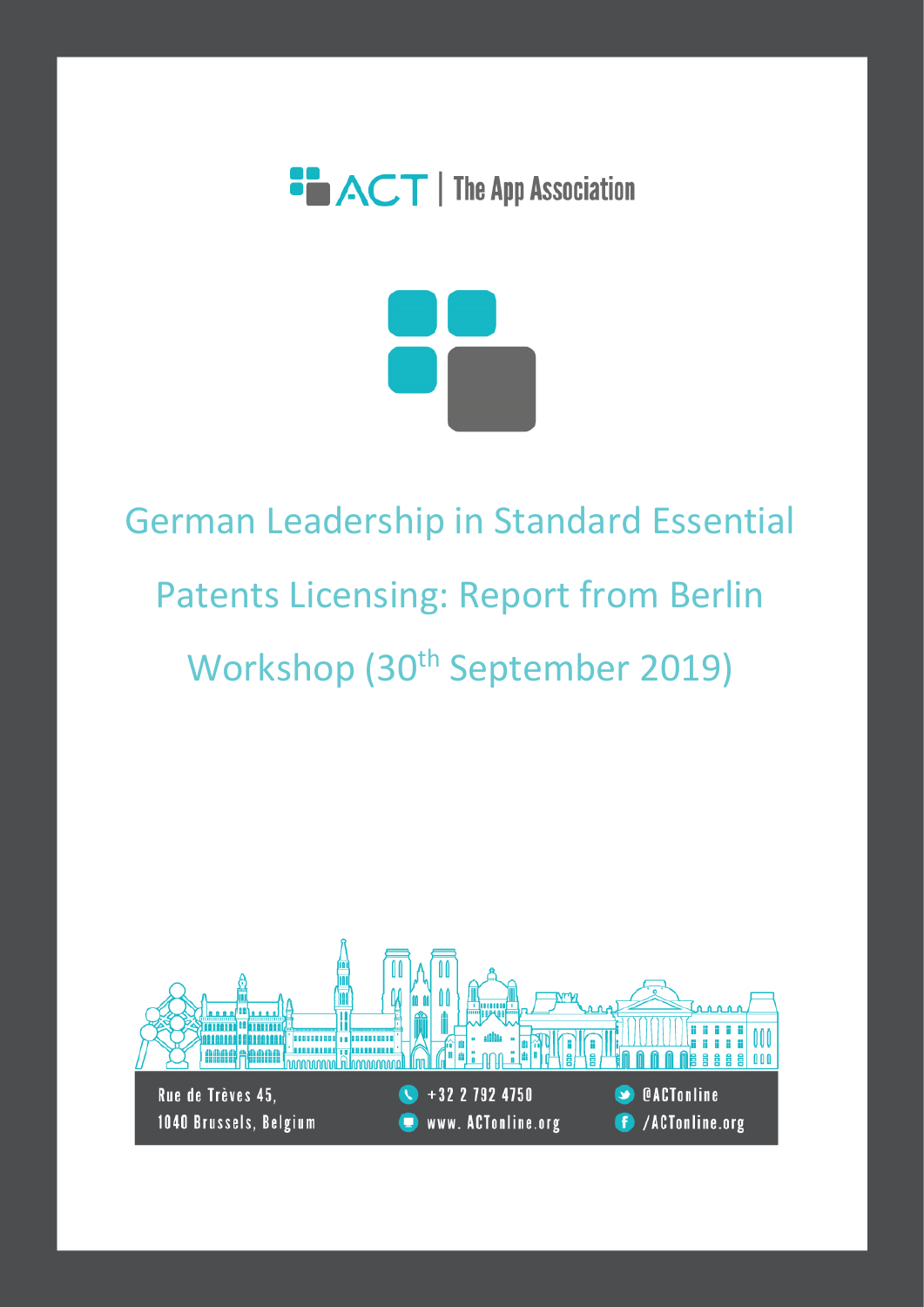# **Table of Contents**

- Executive Summary
- Introduction
- Keynote: European Commission
- Panel 1: Implementing the Proportionality Principle: from automatic injunctions to alternative remedies in SEP FRAND disputes
- Presentation: CEN-CENELEC Workshop Agreement CWA95000
- Panel 2: Discriminating Between Licensees: denying 'willing licensees' SEP licenses
- Calls to Action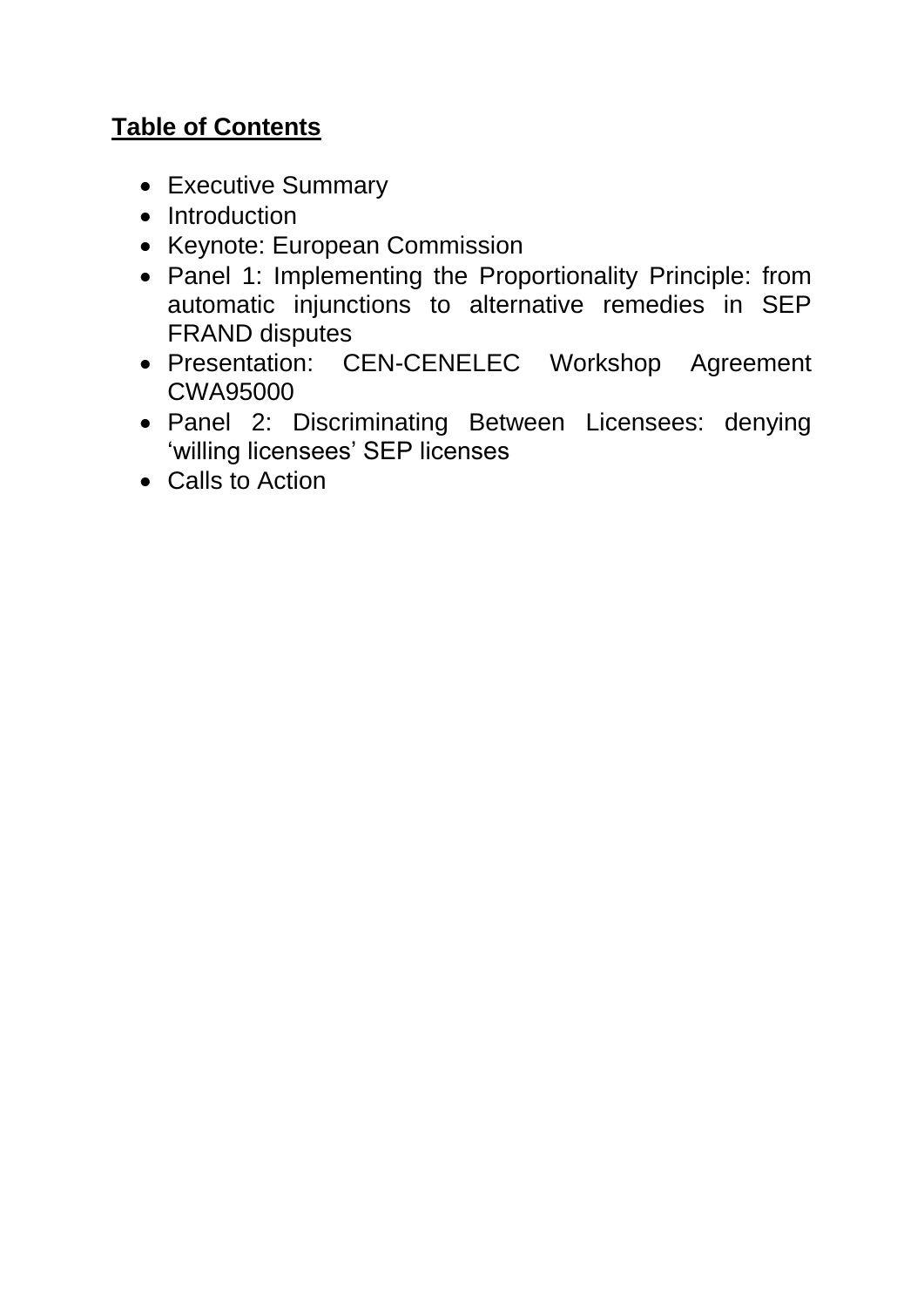## **Executive Summary**

The internet of things (IoT) rests at a point of inflection as deployment begins. An increasing number of companies across all vertical sectors are primed to make their products and services "internet of things (IoT) smart" through the incorporation of 5G technologies.

These communication technologies incorporate various standard-essential patents (SEPs). Some patent holders choose to license their SEPs in return for royalties from other users, including innovative companies that integrate the technology into new and novel inventions. Bringing greater transparency to this complex process of licensing SEPs was one motivation for ACT | The App Association to host the workshop entitled, "German Leadership in Standards Essential Patents & FRAND Licensing". The workshop, held in Berlin on 30<sup>th</sup> September 2019, featured two presentations and two panel sessions. The discussion was held under Chatham House Rules.

The App Association represents more than 5,000 worldwide app and information technology companies. The App Association is a global advocate for its members involved in the development and promulgation of 5G technologies, including as developers and users of SEPs. The App Association often weighs in on the methods being employed in the licensing of SEPs and in addressing potential abuses by SEP owners that may damage members' ability to grow and compete.

The App Association chose Germany for the workshop as German courts have become a common forum for SEP disputes that go to court in the European Union (EU). Germany serves as an influential forum for the development of SEP-related judicial precedent. The workshop gathered together subject matter experts with handson experience of the issues and disputes impacting companies deploying SEPs in their products and services.

The keynote address by the EU Commission highlighted the importance that a fast rollout of 5G networks played in Europe's industrial strategy, the important role fair SEP licensing plays in providing access to technology, and detailed the initiatives the Commission has put in place to improve the SEP ecosystem as a whole.

The second presentation covered the recent initiative within CEN-CENELEC to produce a practical document that provides educational and contextual information regarding SEP licensing and the application of FRAND. This initiative identifies and illustrates some of the questions that negotiating parties may encounter and sets forth some of the key behaviors and "best practices" that parties might choose to adopt to resolve any SEP licensing issues amicably and in compliance with the FRAND obligation.

The first panel was titled "Implementing the Proportionality Principle: from automatic injunctions to alternative remedies in SEP FRAND disputes." The panel noted concerns that case law under Germany's current patent law does not sufficiently take into account the sentiments of the IPR Enforcement Directive (IPRED) nor the fact that proportionality forms a foundation of German civil law. Current reform efforts to Germany's Patent Act to clarify the applicability of proportionality considerations in the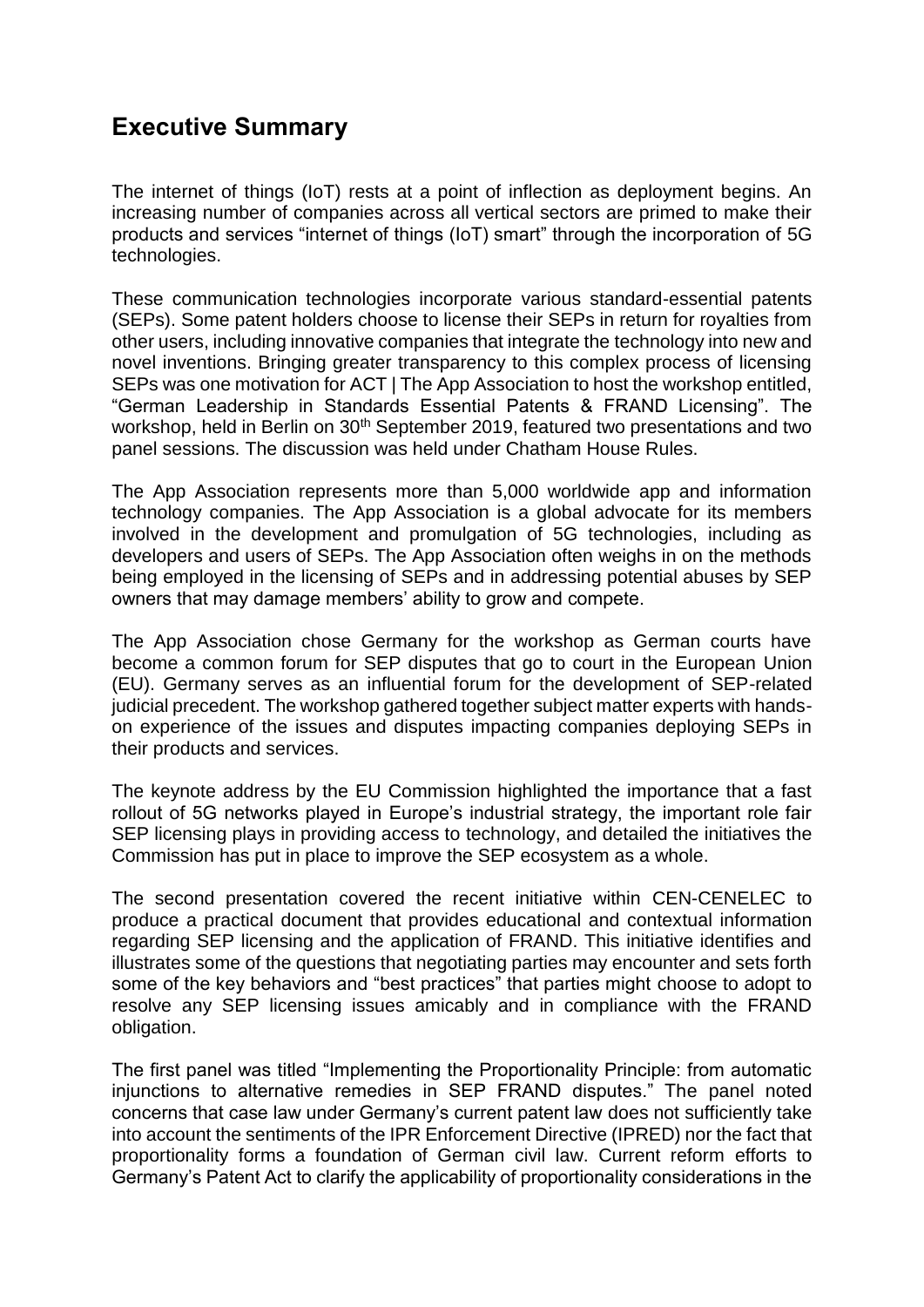context of patent infringement proceedings was warmly welcomed by the participants who supported Germany clarifying its patent system to support emerging technologies, accelerating and facilitating innovation.

The second panel titled, "Discriminating Between Licensees: denying 'willing licensees' SEP licenses", highlighted abuses by a minority of companies. Numerous practical examples of how discriminatory practices could be addressed by courts were provided. The consensus was that policymakers can and should provide certainty and transparency to all stakeholders by restricting such abuses.

In conclusion, the workshop participants and the App Association proposed the following for future multi-stakeholder collaboration:

- Communicate cross-sectoral multi-stakeholder consensus views on the interplay of patents, standards, and innovation in a public letter to EC leadership
- Seek broad cross-sector multi-stakeholder collaboration in developing specific recommendations for German policy-makers on needed patent reforms to prevent SEP abuse
- Continue support for CEN-CENELEC CWA 95000, Core Principles and Approaches for Licensing of Standard Essential Patents, through advancing its recommendations to EC policymakers and EU member states and seeking feedback on new venues and opportunities for this purpose
- Replicate the goals of the Berlin workshop to be the beginning of further standards, patent, and SEP-related dialogue, scholarship, and ingenuity

More details on these calls to action are appended to this document.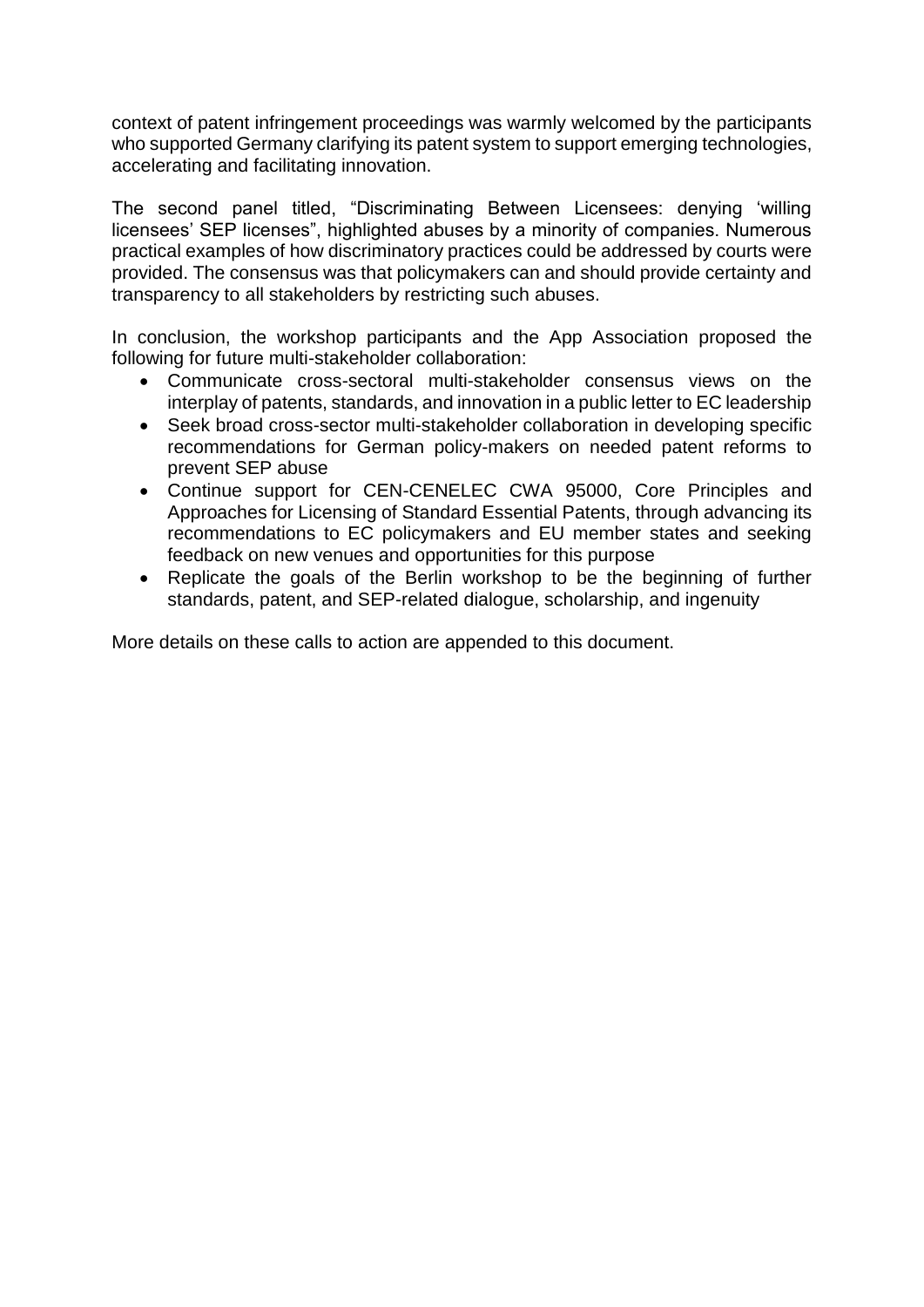## **Keynote Address –European Commission**

Nikolaus von Peter, the European Commission's representative in Germany, provided the keynote address to the workshop, noting that timing of the event occurred just as a new college of European Commission (EC or Commission) Commissioners is taking office and that an EC political program is on the point of being prepared for the next five years.

The Commission has an ambitious digital agenda and the execution of it is important to keep European industries competitive.

Mr. Von Peter acknowledged the importance of 5G standards underpinning the ability of businesses to drive and benefit from IoT. He highlighted that many of the new sectors implementing IoT have tremendous difficulty understanding and coping with SEP licensing. Further, the SME community most acutely feels this pressure as they are not accustomed to dealing with SEPs, and the Commission is aware of their needs.

Whilst presenting the Commission's position on SEPs, he highlighted that first and foremost the Commission believes in a balanced approach between companies that develop standards and the industry players that require licenses to the technology to provide industrial solutions and to innovate.

The Commission seeks to improve the whole ecosystem with regard to SEP licensing. The Commission is calling for greater transparency and availability of information about SEPs, as such information is often limited and sometimes misleading or flawed. This, coupled with the sheer quantity of declared SEPs in connectivity standards, may potentially lead to disputes and litigation that would not otherwise occur in a more transparent system.

The Commission is calling for an improvement in the quality and accessibility of information in the databases run by standards SSOs and others. It launched a pilot project with several patent offices to carry out essentiality checks and assessing many questions regarding the creation of third-party essentiality checks. Results of the project will be ready in early 2020.

In addition to third party scrutiny of SEP essentiality and better databases of SEP declarations, Mr. Von Peter called for SEP holders themselves to take steps to be as transparent as possible about their SEPs and how to obtain a license.

Mr. Von Peter also highlighted the important collaboration between the European Telecommunications Standards Institute (ETSI) and the European Patent Office to better exchange information and documents. He posited that other SSOs and patent offices could explore ways of cooperating to improve the quality of the SSO patent declaration databases. Providing public and timely information on changes in the status of the patent could support the Commission's drive towards greater transparency.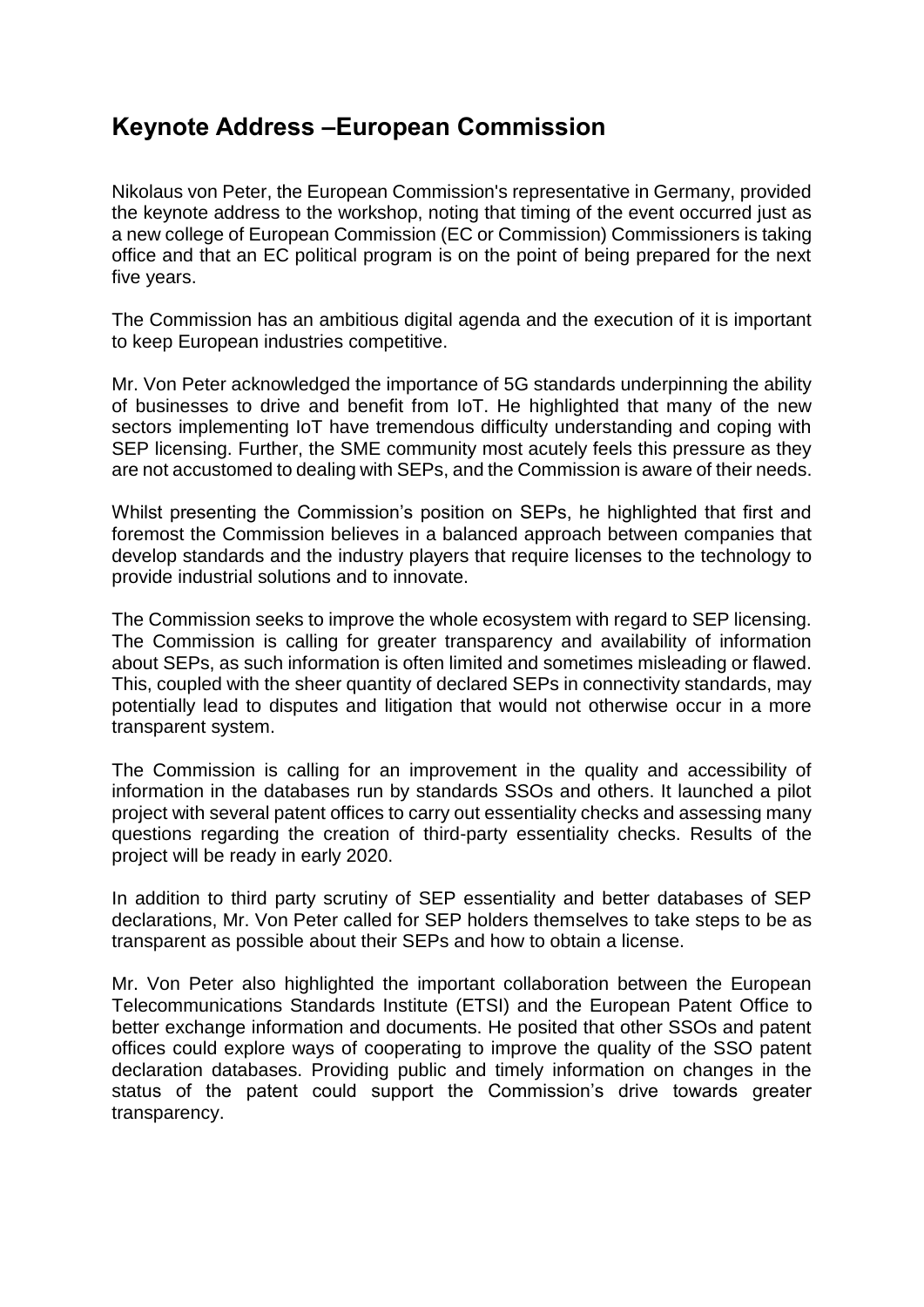On the topic of fair, reasonable, and non-discriminatory (FRAND) licensing of SEPs, the speaker noted that the Commission's 2017 Communication<sup>1</sup> was intended to encourage progress and advanced understanding amongst all stakeholders; in the view of the Commission, despite efforts of large parts of industry to define best practices, a consensus view has yet to emerge. To progress matters and offer guidance, the Commission has, pursuant to the 2017 Communication, created a group of certain professionals to advise on potential solutions. Mr. Von Peter noted that he hoped this group would be in position to publish its findings before the end of 2020.

Finally, the speaker reinforced the point that SEP law and policy is an area where Europe cannot afford to fail. The speaker highlighted that the Commission is conversing with its main trading partners, including the United States, China, Korea, and Japan. He called for international convergence and once again highlighted that industry needs practical and workable solutions that allow for reliable and fair access to patented technology whilst supporting investment in standards development. These solutions need to work not only for a few top specialists but all players, large and small.

1

<sup>1</sup> European Commission Communication, COM(2017) 712 final, "Setting out the EU Approach to Standard Essential Patents, available at:

<https://ec.europa.eu/docsroom/documents/26583/attachments/1/translations/en/renditions/native>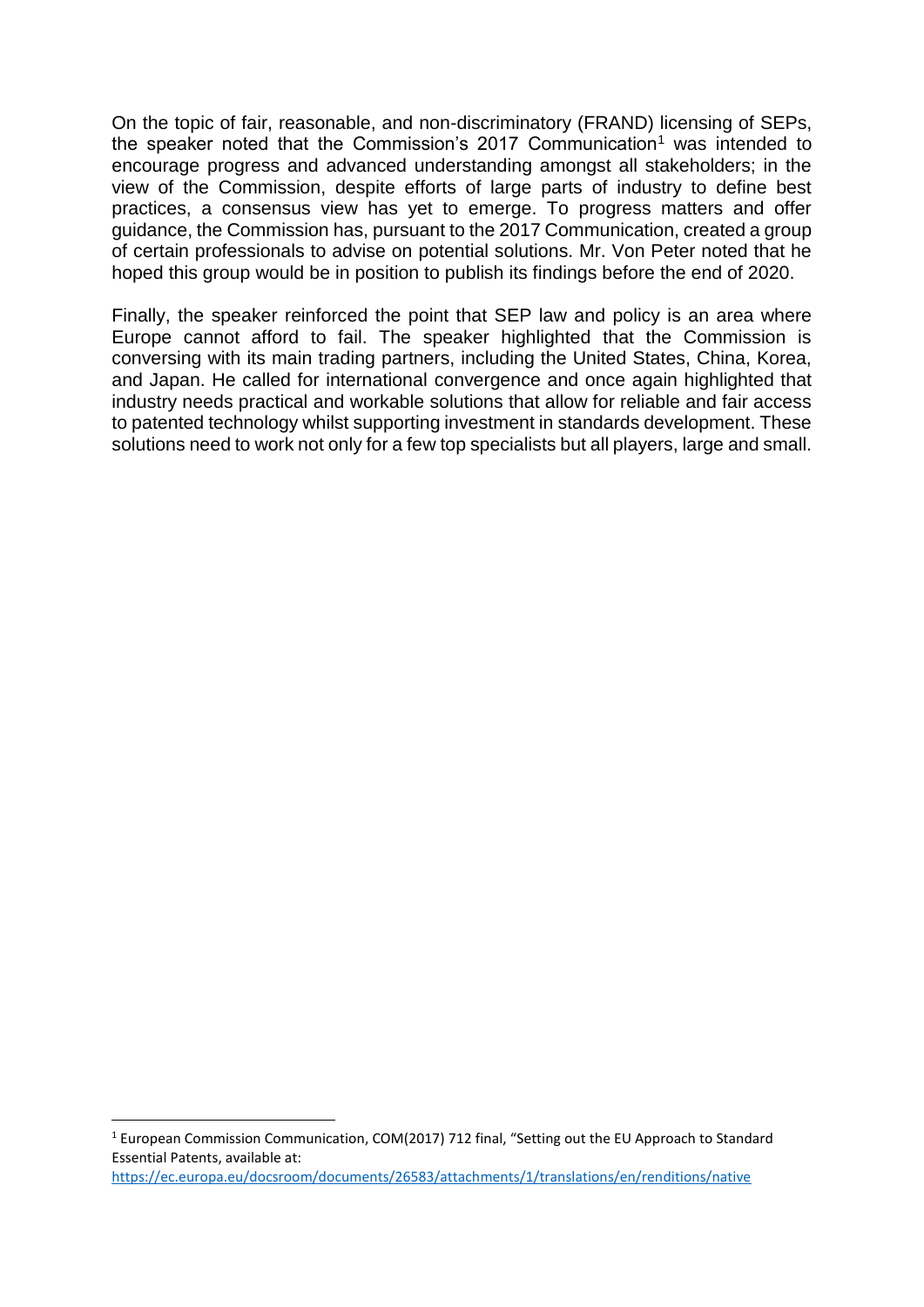## **Panel 1: Implementing the Proportionality Principle: from automatic injunctions to alternative remedies in SEP FRAND disputes**

The first workshop panel, "Implementing the Proportionality Principle: from automatic injunctions to alternative remedies in SEP FRAND disputes." Panel participants included representatives of Intel, Cleary Gotlieb, Hoyng Rokh Monegier, and Oxfirst. The panel moderator highlighted that the event was timely and highly topical in light of the German Ministry of Justice's ongoing exercise to update patent law generally. She made the point it was good to remember ultimately that patent systems should serve an economic purpose to incentivize innovation.

This panel provided an opportunity to look at the issue of implementing the proportionality principle in some detail. Panelists noted the limited nature of academic literature on the effects of injunctions, with much of the published research focusing on the public interest aspect of injunctions. A particular focus of this research has been on environmental issues. The preeminent study in the field of patents and licenses is a study from Lemley and Shapiro<sup>2</sup> who study injunctions as an all-or-nothing exchange which creates leverage in advancing patent hold-up.

One panelist noted that to date, Anglo-American researchers have authored most economically-oriented studies, and there is potential for further research in the European (or German) context. In Germany, the availability of injunctions is fundamental to the law; however, the general principle of proportionality is an equally fundamental pillar of European Union Law and German Civil Law. In the context of European Union Law, the principle is expressed in relation to Intellectual Property Rights in the European Directive on the enforcement of intellectual property. A further increasingly acute issue with injunctions in Germany is the possibility of a so-called "injunction gap", caused by the difference in time between infringement proceedings and validity proceedings.

A recent academic study is using game theory and behavioral economics in a model to assess how the German judicial framework influences – and ultimately distorts - SEP bargaining relationships. As a result, negotiated SEP licensing rates turn out to be more commensurate to the sunk costs and not to a true FRAND rate. The three conclusions from the research are as follows:

- European scholars have an opportunity to learn from (and build on) prior U.S research, tailoring it towards the evolving situation in Europe.
- There is a focus on injunctions in Germany without proper regard given to proportionality and monetary damages;
- Sunk costs versus FRAND rates can exist on a spectrum, which is not fully applied by Germany's approach to patent infringement remedies.

-

<sup>2</sup> Lemley, M. A, & Shapiro, C. (2007). Patent Hold-Up and Royalty Stacking. UC Berkeley: *Competition Policy Center*. Retrieved from https://escholarship.org/uc/item/8638s257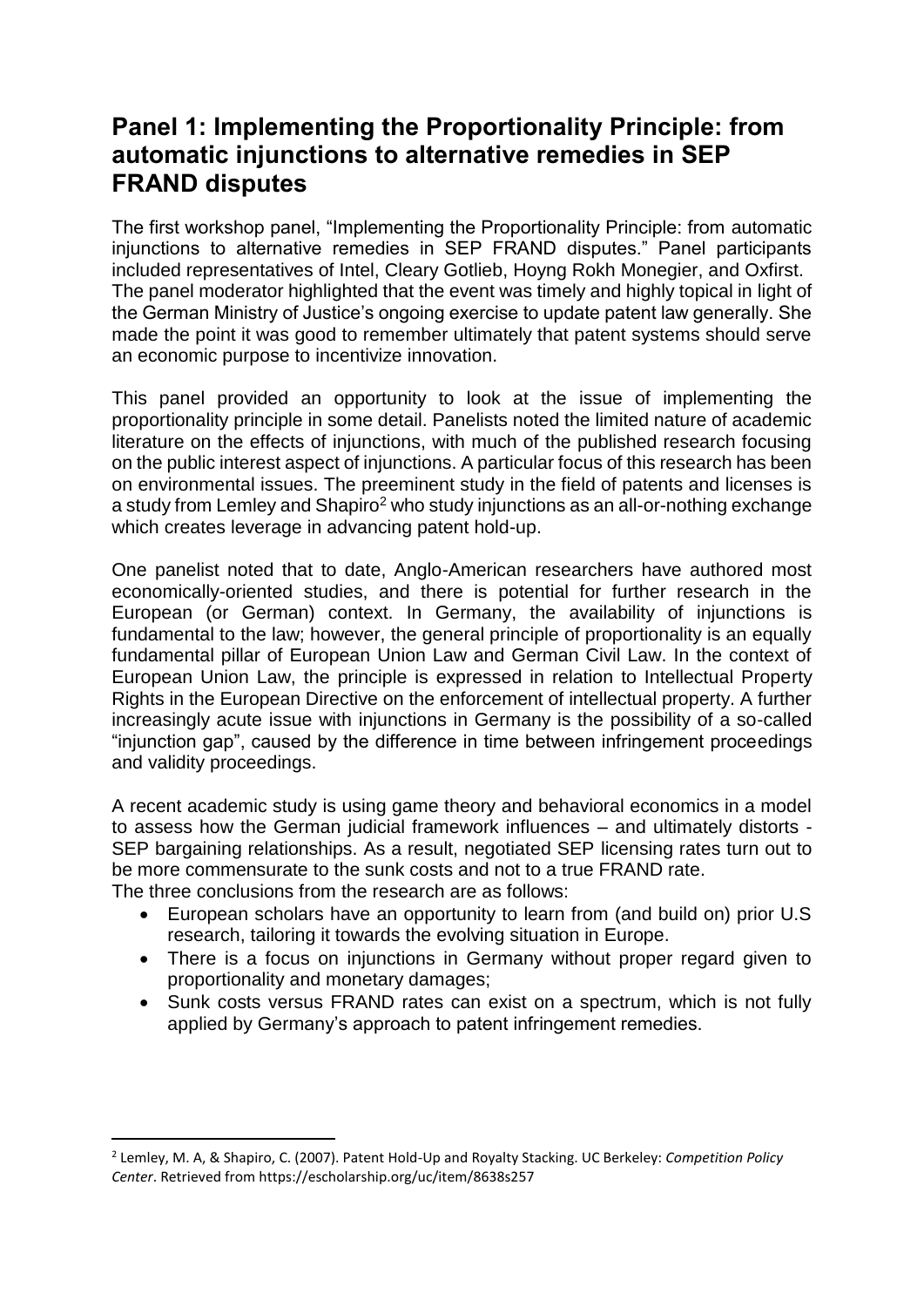The panel then moved on to look at the issue from the litigation point of view, noting that the *Huawei v. ZTE* decision<sup>3</sup> was a turning point for the litigation of SEP cases. The Düsseldorf Court has since taken the view that an obligation is only triggered if there is an initial FRAND offer, and that the licensor should produce previously signed licenses to establish transparency.

Overall, the panel remarked that case law under *Huawei v. ZTE* can be helpful but there have been certain exceptions, and particular focus should be on the uncertainty caused by diverging case law between the United Kingdom, Germany, and the Netherlands.

The panel also put an emphasis on both competition law and intellectual property law having the same ultimate goal – the public good. The panel noted that competition law steps in when intellectual property law subverts this shared goal and that there is a duty to license in FRAND cases. As to whether this analysis applies beyond SEPs, panelists noted that the CD Orangebook decision<sup>4</sup> established a duty to license a de facto standard, although it set very high thresholds.

The judgement in *Huawei v. ZTE* used antitrust law, raising whether or not patent lawyers want to rely on antitrust law or develop patent law. The consensus of the workshop participants reflected that antitrust law plays a crucial role in determining SEP licensor and licensee behavior; and that development of patent law should be more universal in application. But it was noted that antitrust law should not be only limit on injunctions in a proportional system.

It was noted that strengthening the application of the proportionality principle through a patent law amendment might lead to some initial uncertainty on how exactly such an amendment would be applied by courts. However, the Huawei-ZTE example has shown how increasing clarity can be expected to be established by case law, and that certainty and transparency are key issues that the German courts have and continue to consistently develop through to case law Further licensing practices around patent portfolios was highlighted as an issue, and it was agreed that portfolio licensing approaches should not be excepted from the application of antitrust laws.

Proportionality in the intellectual property rights enforcement directive (IPRED) was raised, as was the existence of the proportionality principle in German civil law. Workshop participants discussed how it would be helpful for a better definition of proportionality in German patent law in order to provide needed balance to the German patent ecosystem.

Finally, the panel moved on to the importance of balance and recent interventions from the Düsseldorf Court regarding the presentation of existing licenses. There was a suggestion that in Germany, rather than being a question of balancing an injunction versus damages, the question is which remedy to select. A company that does not

-

<sup>3</sup> *Huawei Technologies Co. Ltd v ZTE Corp. and ZTE Deutschland GmbH*, (2015), Case C-170/13, published in the electronic Reports of Cases (Court Reports - general) http://curia.europa.eu/juris/liste.jsf?num=C-170/13

<sup>4</sup> *Orange-Book-Standard,* (2009), KZR 39/06 [http://juris.bundesgerichtshof.de/cgi](http://juris.bundesgerichtshof.de/cgi-bin/rechtsprechung/document.py?Gericht=bgh&Art=en&sid=acea256584d0e420272381a9d0c7a57a&nr=48134&pos=0&anz=1)[bin/rechtsprechung/document.py?Gericht=bgh&Art=en&sid=acea256584d0e420272381a9d0c7a57a&nr=4813](http://juris.bundesgerichtshof.de/cgi-bin/rechtsprechung/document.py?Gericht=bgh&Art=en&sid=acea256584d0e420272381a9d0c7a57a&nr=48134&pos=0&anz=1) [4&pos=0&anz=1](http://juris.bundesgerichtshof.de/cgi-bin/rechtsprechung/document.py?Gericht=bgh&Art=en&sid=acea256584d0e420272381a9d0c7a57a&nr=48134&pos=0&anz=1)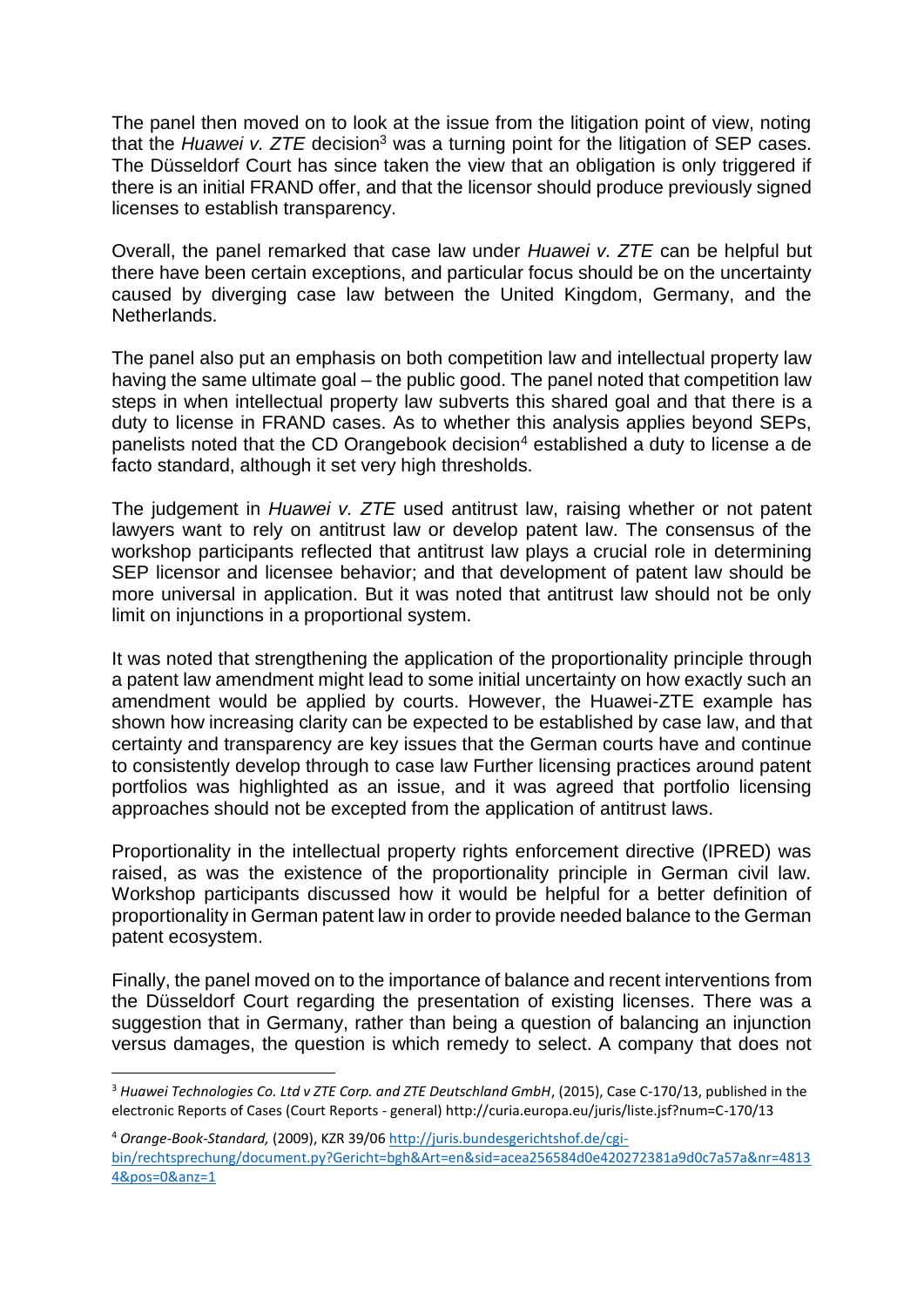wish to license its patent because that would negatively impact its ability to sell its own patented products is starkly different from a company set up primarily to license intellectual property (e.g., an NPE). Participants noted that in the latter case its less obvious as to why there should be an injunction as opposed to prospective monetary relief in the form of ongoing royalty.

The panel highlighted the importance of the Düsseldorf Court supporting the presentation of existing licensing agreements to enhance transparency. They clarified that, currently, the Düsseldorf Court does not force the patentee to put such information on the table, however, the patentee has the risk that the case will be thrown out if the court finds their offer isn't FRAND.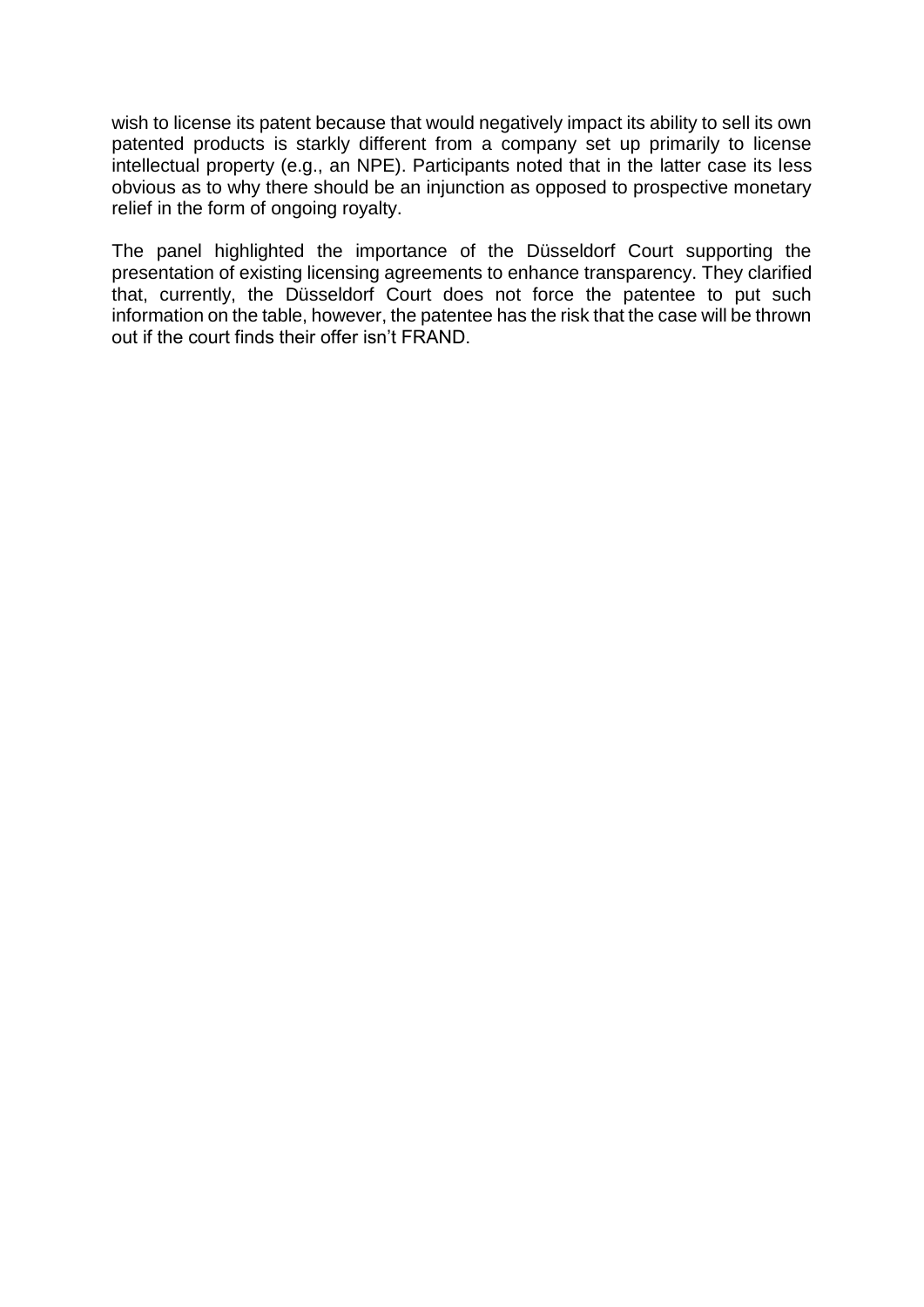# **CEN-CENELEC Workshop Agreement 95000**

The workshop participants then received a briefing on CWA 95000, Core Principles and Approaches for Licensing of Standard Essential Patents.<sup>5</sup> CWA 95000 was developed in accordance with CEN-CENELEC Guide 29 "CEN/CENELEC Workshop Agreements"<sup>6</sup> and with the relevant provisions of CEN/CENELEC Internal Regulations - Part 2.<sup>7</sup> This document (a) provides educational and contextual information regarding SEP licensing and the application of FRAND, (b) identifies and illustrates some of the questions that negotiating parties may encounter, and (c) sets forth some of the key behaviors and best practices that parties might choose to adopt to resolve any SEP licensing issues amicably and in compliance with the FRAND obligation. It was reinforced that the goal of the exercise was to publish approaches based on FRAND commitments with the view of helping, among others, SMEs as well as companies in verticals new to SEP licensing understand what to do when approaching the licensing of standard-essential patents.

This presentation went over the six principles contained within the document, which included explanation and discussion about why these principles are important:

• Principle 1: (SEP Injunctions).

A FRAND SEP holder must not threaten, seek or enforce an injunction (or similar de facto exclusion processes) except in exceptional circumstances and only where FRAND compensation cannot be addressed via adjudication, e.g. lack of jurisdiction or bankruptcy. Parties should seek to negotiate FRAND terms without any unfair "hold up" leverage associated with injunctions or other de facto market exclusion processes.

#### • Principle 2: (License Availability).

A FRAND license should be made available to anybody that wants one to implement the relevant standard. Refusing to license some implementers is the antithesis of the FRAND promise. In many cases, upstream licensing can create significant efficiencies that benefit the patent holder, the licensee and the industry.

• Principle 3: (Court FRAND Methodologies).

SEPs should be valued based on their own technical merits and scope, not based on downstream values or uses. In many cases this will involve focusing on the smallest component that directly or indirectly infringes the SEP, not the end product incorporating additional technologies. As noted by the European Commission, SEP valuations "should not include any element resulting from the decision to include the technology in the standard." Moreover, "[i]n defining a FRAND value, parties need to take account of a reasonable aggregate rate for the standard."

#### • Principle 4: (Patent bunding).

While in some cases parties may mutually and voluntarily agree to a portfolio license (even including some patents subject to disagreements), no party should withhold a

1

<sup>5</sup> cite https://www.cencenelec.eu/news/workshops/Pages/WS-2019-014.aspx

<sup>6</sup> cite https://www.cenelec.eu/standardsdevelopment/ourproducts/workshopagreements.html

<sup>7</sup> cite https://boss.cen.eu/ref/IR2\_E.pdf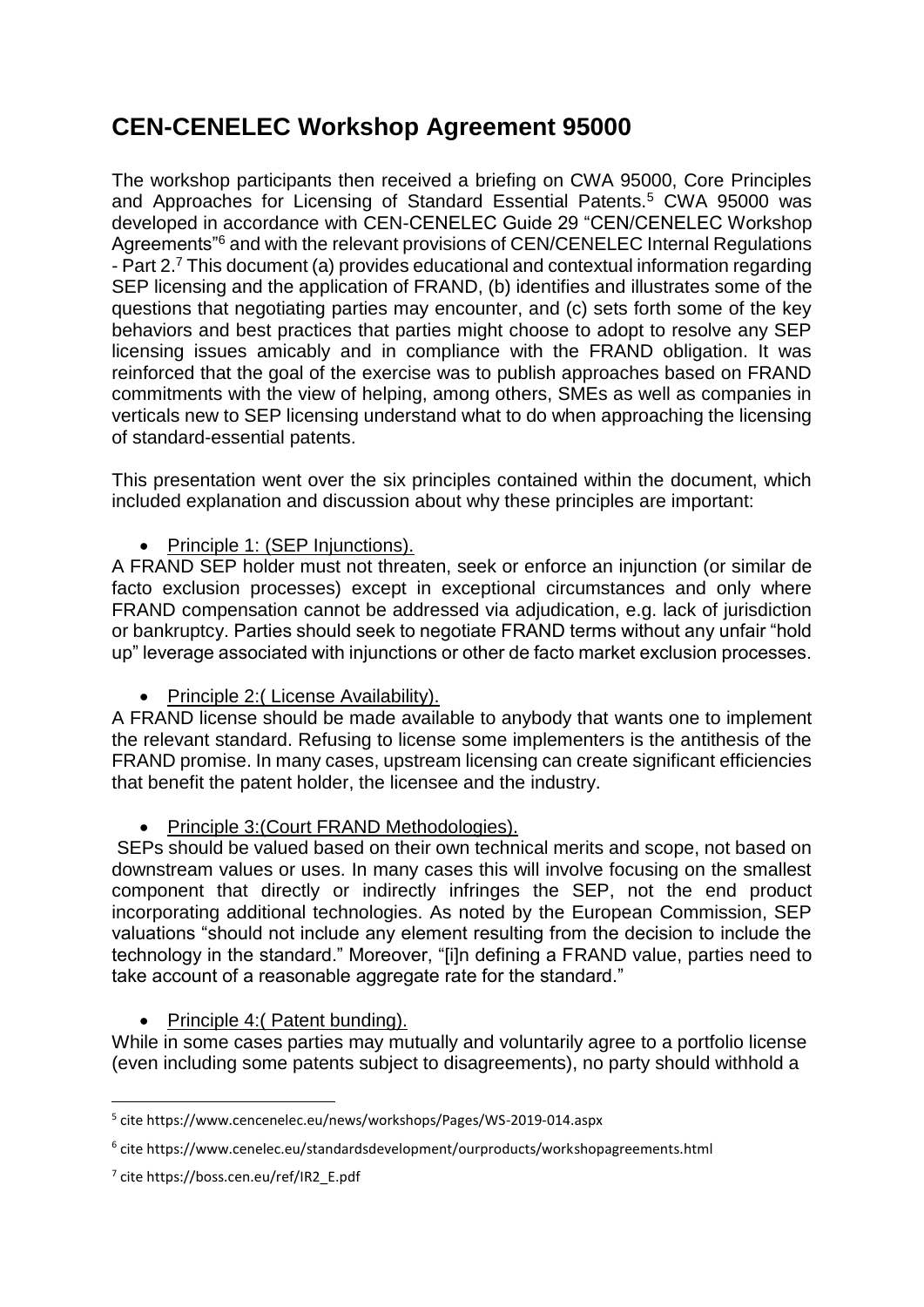FRAND license to patents that are agreed to be essential based on disagreements regarding other patents within a portfolio. This approach can allow parties to identify areas of agreement within a patent portfolio despite other areas of disagreement. For patents that are not agreed upon, no party should be forced to take a portfolio license, and if there is a dispute over some patents, a SEP holder must meet its burdens of proof on the merits (e.g., to establish that the alleged SEP is infringed and requires payment, and to establish the FRAND rate).

• Principle 5:(Non-disclosure agreements and fairness).

Neither party to a FRAND negotiation should seek to force the other party into overbroad secrecy arrangements. Some information, such as patent lists, claim charts identifying relevant products, FRAND licensing terms, aspects of prior licensing history and the like are important to the evaluation of potential FRAND terms, and public availability of those materials can support the public interest in consistent and fair application of FRAND. A patent holder should not seek to exploit its information advantage regarding the patents or prior licenses to interfere with the potential licensee's ability to effectively negotiate.

#### • Principle 6:(Patent transfers).

FRAND obligations remain undisturbed despite patent transfers, and patent sales transactions should include express language to that effect. Patent transfers likewise should not alter value sought or obtained for particular patents. Where SEP portfolios are broken up, the total royalties charged for the broken-up parts (and the remaining part of the portfolio) should not exceed the royalties that would have been found to be FRAND had the portfolio been retained by a single owner, or that were charged by the original owner. And patent transfers should not be used to defeat a potential licensee's royalty "offset" or similar reciprocity rights.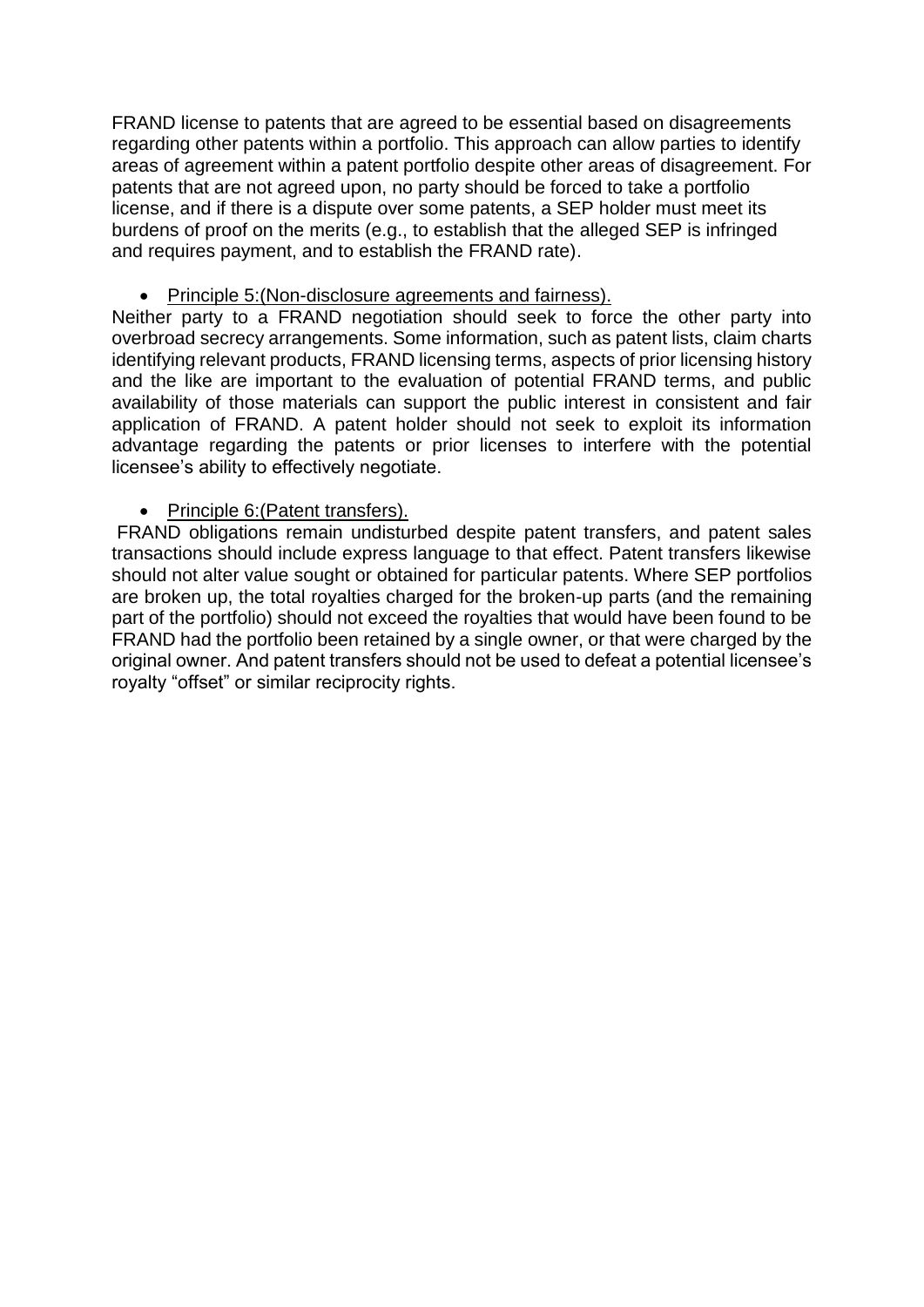## **Panel 2: Discriminating Between Licensees: denying 'willing licensees' SEP licenses**

The second panel was on the topic "Discriminating Between Licensees: denying 'willing licensees' SEP licenses." Panel participants included representatives from the App Association, Sheppard Mullin, Freshfields Bruckhaus Deringer, Gramm Lins & Partner, and Poznan University.

Initially, it was noted that there is an expectation that when a FRAND commitment is volunteered by a SEP holder, the SEP holder should make licenses available to any willing licensee, and that this expectation was expressly recognized by the ECJ in the Huawei matter. Yet, some stakeholders continue to challenge this underpinning of the standards process.

The panel began with background and history on the origins of FRAND for context. In particular, panelists said beginning in the 20<sup>th</sup> century, patent licensing was being used to cover up anti-competitive behavior in the market. U.S. courts reacted to this in the 1930s and 1940s by saying that licenses had to be given on reasonable and nondiscriminatory terms. Globally, the FRAND construct has developed out of this as an antitrust remedy to the monopoly which the patent system can create.

Beyond antitrust, FRAND should be addressed in contractual terms as well. For example, in *Microsoft v. Motorola*,<sup>8</sup> the court focused on the contractual aspect of the dispute, and less on competition law.

The panel identified a clear global trend among courts supporting that a voluntary FRAND commitment requires an SEP holder to provide licenses to any company that seeks one. They noted the Korean Fair-Trade Commission's enforcement case against Qualcomm and the subsequent successful defense of its enforcement case in the Republic of Korea's courts as an example of this trend. Further, the *FTC v. Qualcomm* case was noted as very important in this respect because the trial judge in that case held that, under the patent policies of the Alliance for Telecommunications Industry Solutions and the Telecommunications Industry Association (two leading accredited telecommunications technical standardization bodies accredited by the American National Standards Institute), SEP licensors cannot refuse licenses to companies that seek a license.

In some cases, companies choose to agree to licenses without seeing key information on SEPs and/or key rationales and facts used in other licenses on the same SEPs. However, workshop participants agreed that access to the other licenses that the licensor has already entered into would generally do a great deal to advance FRAND licensing and supporting innovation. Unfortunately, in practice, much of the information a potential SEP licensee would need to determine whether they are receiving a FRAND offer remains hidden, and transparency is lacking. For example, often SEP licensors create a license agreement and a separate refund agreement, with the latter's existence only typically found through discovery in litigation. Much discussion occurred on the ways in which willing SEP licensees are denied key facts that hide

-

<sup>8</sup> cite http://cdn.ca9.uscourts.gov/datastore/opinions/2015/07/30/14-35393.pdf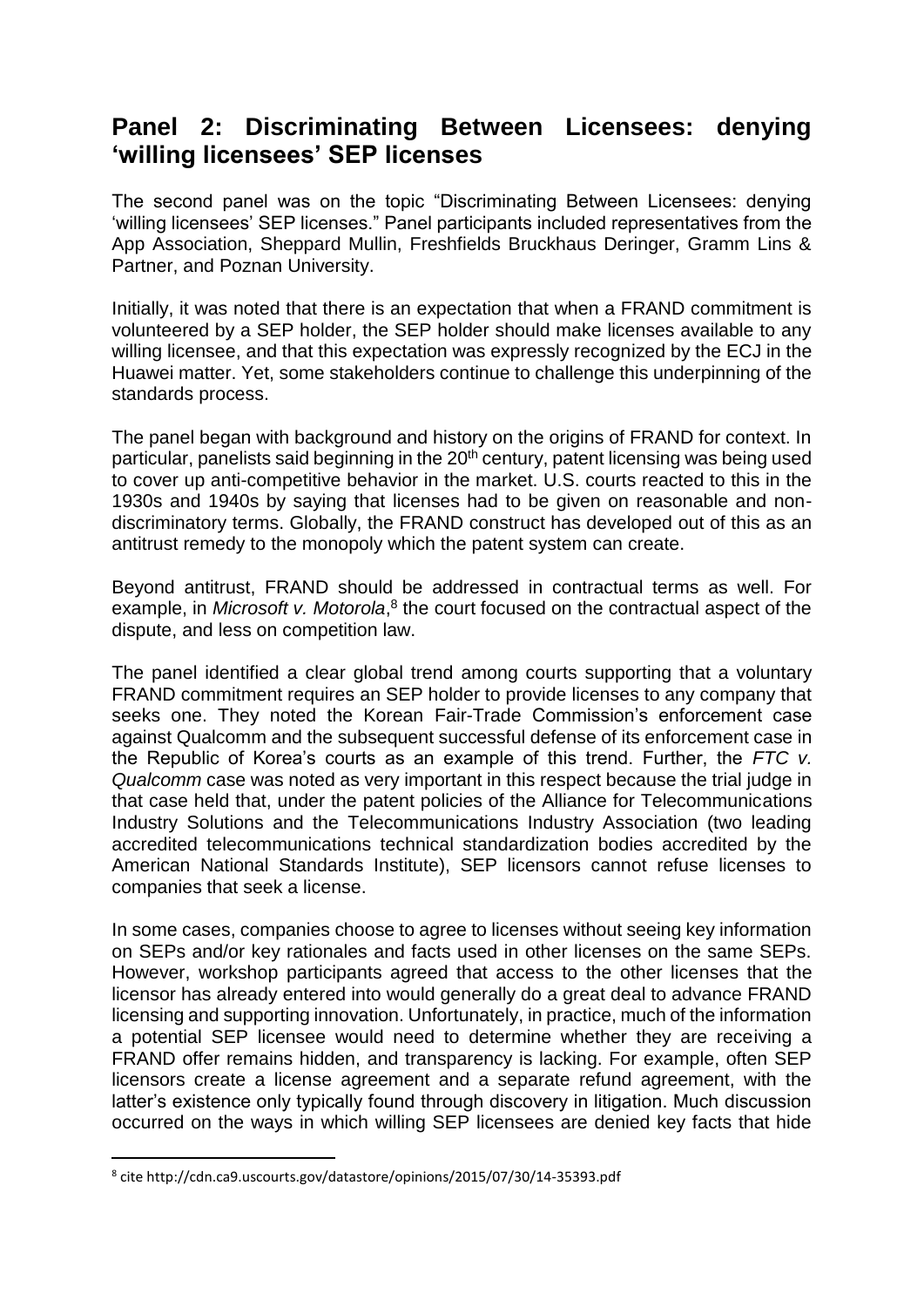true value and prevent access to related agreements (such as rebates) during SEP licensing negotiations. It was noted that SEP licensors could assist to address this issue by eliminating confidentiality clauses from their license forms and not requiring such confidentiality in future agreements.

Workshop participants also discussed Article 28 of the Agreement on Trade-Related Aspects of Intellectual Property Rights (TRIPs Agreement),<sup>9</sup> which addresses the scope of what a patent can cover. The TRIPS agreement makes it clear that the patent owner can claim the terms of coverage the patent, and that the owner can license out the subject matter of the patent but not use its patent to tax downstream innovation. As an illustrative example, it was offered that in Windsurfing International (ECJ 193/83),<sup>10</sup> the court held that the subject matter of the patent pertained to the rig of the windsurfing unit only when the licensor demanded a royalty based on the whole windsurfing unit, determining that the license cannot go beyond the scope of the product.

Discussion also focused on differing approaches with respect to SEP licensing discrimination in the German courts. There was a suggestion that German courts are moving towards requiring that SEP licenses must be available at any level of the supply chain, though how they get to the same destination is proving to be rather iterative. For example, OLG Karlsruhe said that if a SEP owner regularly licenses suppliers/manufacturers, it would be an abuse to assert the SEP against customers. In these cases, SEP owners can expect to license to willing supplier/manufacturer first.<sup>11</sup> The Düsseldorf Court is likewise moving to require the offering of licenses to all willing licensees, noting that the SEP owner must offer a FRAND license to any willing supplier with *Huawei* applying accordingly, with the assertion against customers representing abuse. 12

The panel raised the March 2019 decision by a German court in the Unwired Planet<sup>13</sup> case. In this decision, the court says the FRAND declaration is understood as being the cornerstone of the legal admissibility of standardization.

The presiding judge of the Düsseldorf Court of Appeals followed up with an article in a prominent German intellectual property publication in which he addressed what the FRAND commitment means for the supply chain.<sup>14</sup> In this article, it is established that there can be no reasonable doubt whatsoever that the SEP owner must offer licenses to any willing licensee and that suppliers have a legitimate interest to request their own license rather than depending on licensing claims of others.

1

<sup>9</sup> https://www.wto.org/english/docs\_e/legal\_e/27-trips.pdf

<sup>10</sup> *Windsurfing International Inc. v Commission of the European Communities*. (1986) Case 193/83.https://eurlex.europa.eu/legal-content/EN/ALL/?uri=CELEX%3A61983CJ0193

<sup>11</sup> OLG Karlsruhe, 23.04.2015 - 6 U 44/15

<sup>12</sup> LG Düsseldorf, 11.07.2018 - 4c O 81/17

<sup>13</sup> OLG Düsseldorf, 22.03.2019-I-2 U 31/16,

<sup>14</sup> Kühnen: FRAND-Lizenz in der GRUR 2019, 665 Verwertungskette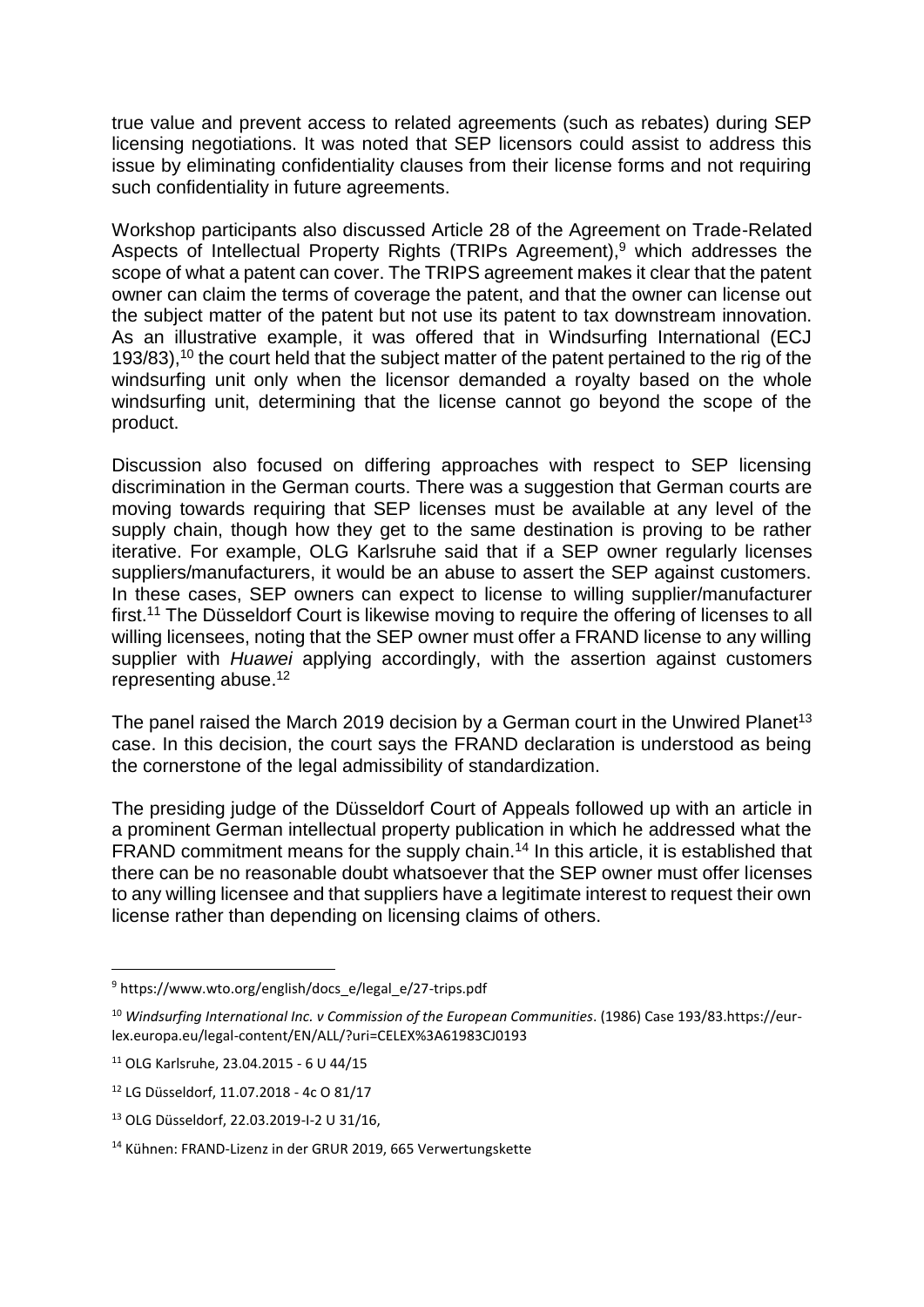The discussion also addressed the issue of system-level patents and asked how such patents are viewed by the courts in this context. Some SEP owners continue to argue against licensing within the supply chain based on an argument that such an approach would be complex and costly, and unfair to the equipment makers.

Workshop participants rejected this rationale and agreed that, consistent with court decisions noted above, it must be possible for anyone to conduct their business without risk of litigation by a patent owner, such that companies must be free to seek licenses they need for their business. Further, chip manufacturers are at risk of being sued on the basis of a patent that claims the mobile phone is in direct infringement because the chip delivers the means (indirect infringement); under a FRAND approach, the chip manufacturer must be entitled to take the license so as to be free from such infringement claims and so as to provide components to customers free of third-party claims.

Workshop participants discussed a variety of open questions that exist in Germany with regard to discrimination of potential licensees, including but not limited to:

- Forum shopping: plaintiffs go to the court where they expect the most favourable outcome.
- Clarity as to the basis for SEP licensor obligations to offer licenses to any willing licensee;
- If it is necessary for suppliers to be able to provide their customers with products free of third party claims; customers facing injunctions should be able to inform the court that the supplier is a willing licensee and has sought a license but was refused, and such facts should restrict injunctive relief.

Workshop participants also discussed the need for education, as many policymakers and stakeholders across IoT may not fully understand the practical realities of SEP licensing-related issues and impacts. For example, some have proposed that patent pooling may "solve" many ongoing SEP disputes. In reality, a patent pool will only be effective in this respect if it aligns to FRAND practices; otherwise, the pool would be an illegal cartel.

The panel finished with a call for all stakeholders, the European Commission, local lawmakers, SSOs and others to work towards improving clarity that SEP licenses are available to any stakehold, and shared viewpoints on how to address discrimination in SEP licensing. The case was made for steps to be taken to avoid discrimination by SEP holders in a variety of venues, including the United Nations and other multilateral fora, the European Commission and other key market regulators, at the Member State level in Europe, and within SSOs.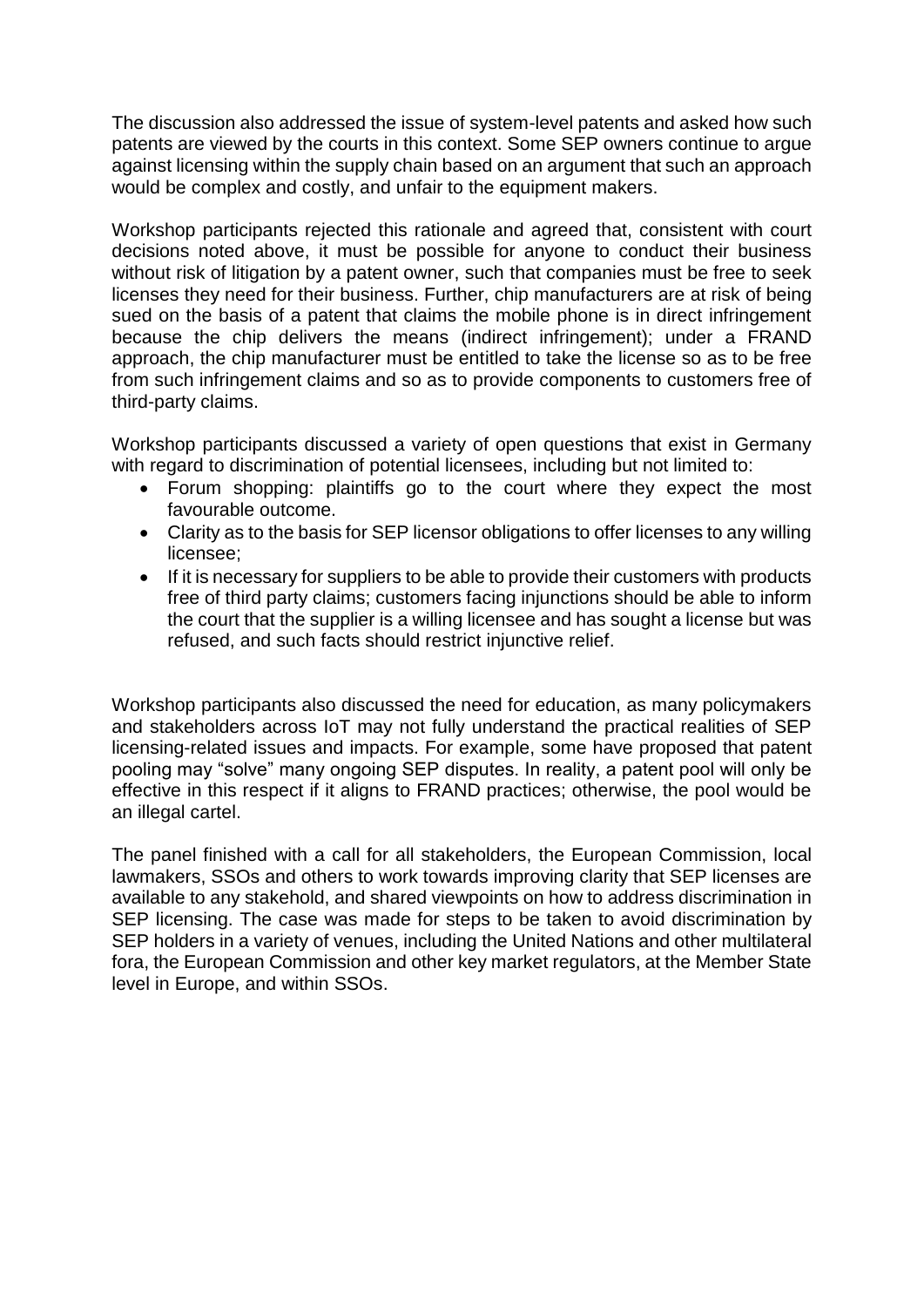## **Calls to Action**

Based on the input of the workshop participants and the agreements that developed during the workshop, ACT | The App Association proposes the following items for future multi-stakeholder collaboration:

**1-Consensus Building**: We propose to jointly communicate cross-sectoral multistakeholder consensus views on the interplay of patents, standards, and innovation in a public letter to EC and EU Member State policymakers capturing cross-sectoral multi-stakeholder consensus views identified during this workshop, including:

- Standards provide a foundation for the digital ecosystem and are a critical enabler of innovative startups and small and mid-size firms.
- Patents provide a strong incentive for innovation and continue to play a vital role in competition and economic growth.
- Holders of patented technologies that are essential to a standard may voluntarily commit to license such patents on FRAND terms, which permit SEP holders to obtain fair and reasonable royalties from a large body of standard implementers upon adoption.
- A holder of a SEP subject to a FRAND commitment should license such SEP on fair, reasonable, and non-discriminatory terms to any willing companies, organizations, and individuals who seek a license.
- Injunctions and other exclusionary remedies should not be sought by SEP holders or allowed except in limited circumstances, in line with proportionality principles.
- If a FRAND-encumbered SEP is transferred, the FRAND commitments follow the SEP in that and all subsequent transfers.
- An SEP licensor should not require implementers to take or grant licenses to other patents in a portfolio that are unrelated to the FRAND-encumbered SEP(s) that a license is being sought for, although potential licensees may voluntarily request a broader license.
- A reasonable rate for a valid, infringed, and enforceable FRAND-encumbered SEP should be based the value of the actual patented invention apart from its inclusion in the standard, non-patented features, and features covered by other patents.

**2-Patent Reforms:** Germany has an opportunity to improve its patent system through its ongoing legislative effort and should address areas such as automatic injunctions and availably of SEP licenses throughout the supply chain. The App Association seeks broad cross-sector multi-stakeholder collaboration in developing specific recommendations for the German government on needed patent reforms. Such recommendations will be communicated in writing to German policymakers appropriately during the Patent Act reform process.

**3-Agreed Principles:** We call for continued support for CEN-CENELEC CWA 95000, Core Principles and Approaches for Licensing of Standard Essential Patents, through advancing its recommendations to EC policymakers and EU member states and seek feedback on new venues and opportunities for this purpose.

**4-Innovation Initiatives:** ACT | The App Association intends for its Berlin workshop to be the beginning of further standards, patent, and SEP-related dialogue,